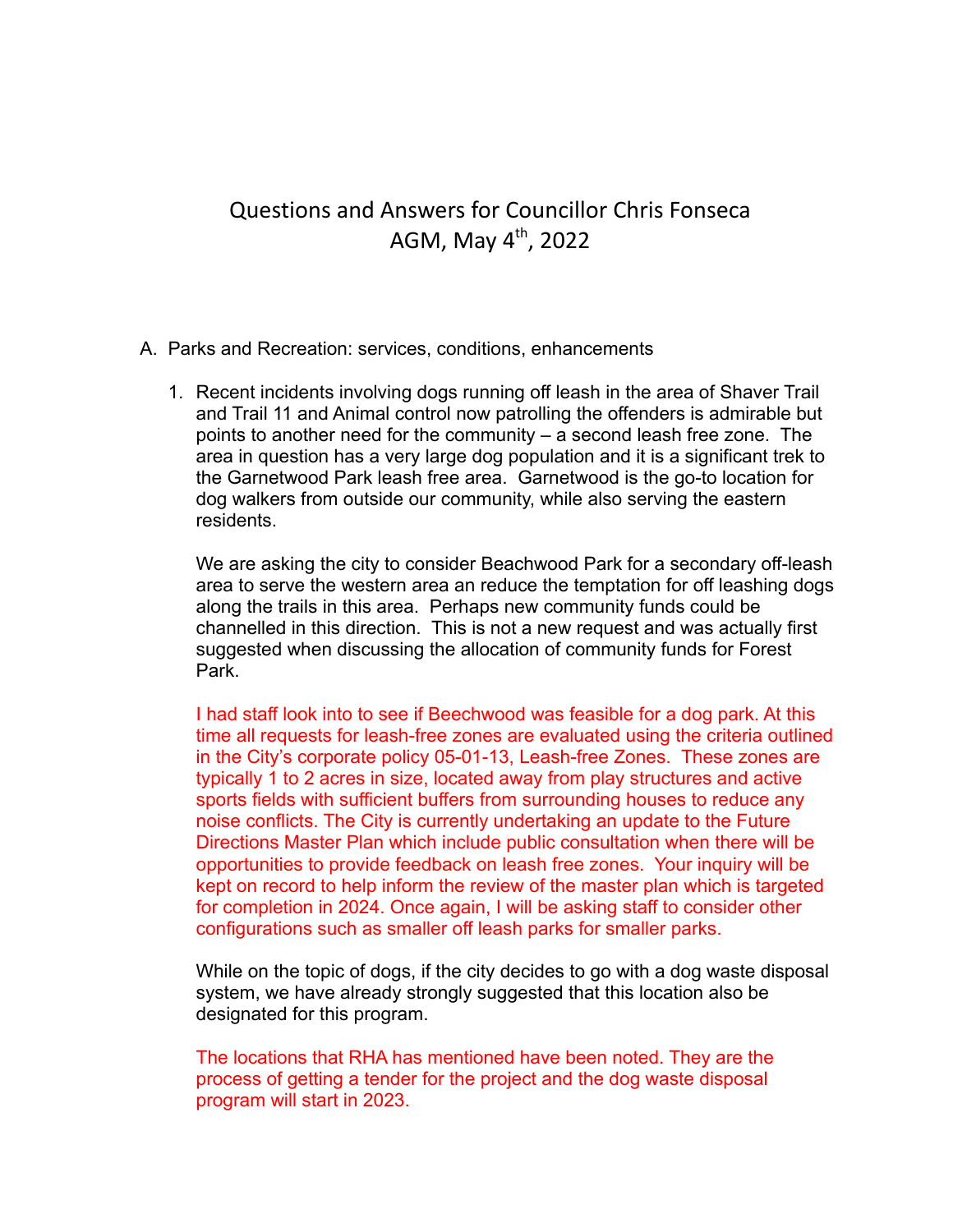2. During our last meeting with Parks in regards to the Splash Pad, we were advised that bicycle racks would be installed at Garnetwood Park. What is the status – when will they be installed?

The Bike Rack for Garnetwood Parks will be installed shortly. Staff had planned on having it in place for the opening of the spray pad season. Of particular note, there are four inverted "U"bike parking units that were installed with the spray pad that are intentionally positioned as a physical separator and directional guide.

3. With recent vandalism causing the washrooms to be closed. Is the city considering putting security cameras in this area to avoid future damage? Again, this is not the first-time occurrence of damage in the park. Police patrols do not appear to be any deterrent.

Staff are in very early stages looking into places security cameras in parks for issues like this. They have to work with legal

4. Loose trash in the park west of Ponytrail rd. between Apartment at 4100 Ponytrail and Townhouses at 1855 Maple Ridge is an issue. Especially after any strong winds. How can this be addressed? Will there be more garbage cans added to Trail 11?

**RHA comment: Park maintenance has been advised of this situation and we awaiting a response.**

## B. **Roads and Maintenance**

1. Is there a schedule for updates for road and curbs? Many streets were done last year – what is planned for this year?

**RHA comment: The original response was Capilano Crt., however, in a follow-up letter to a resident on Marblethorne, this was amended to include: Marblethorne Court, Garnetwood Chase and Garrowhill Trail, which will also be repaired as part of the same project**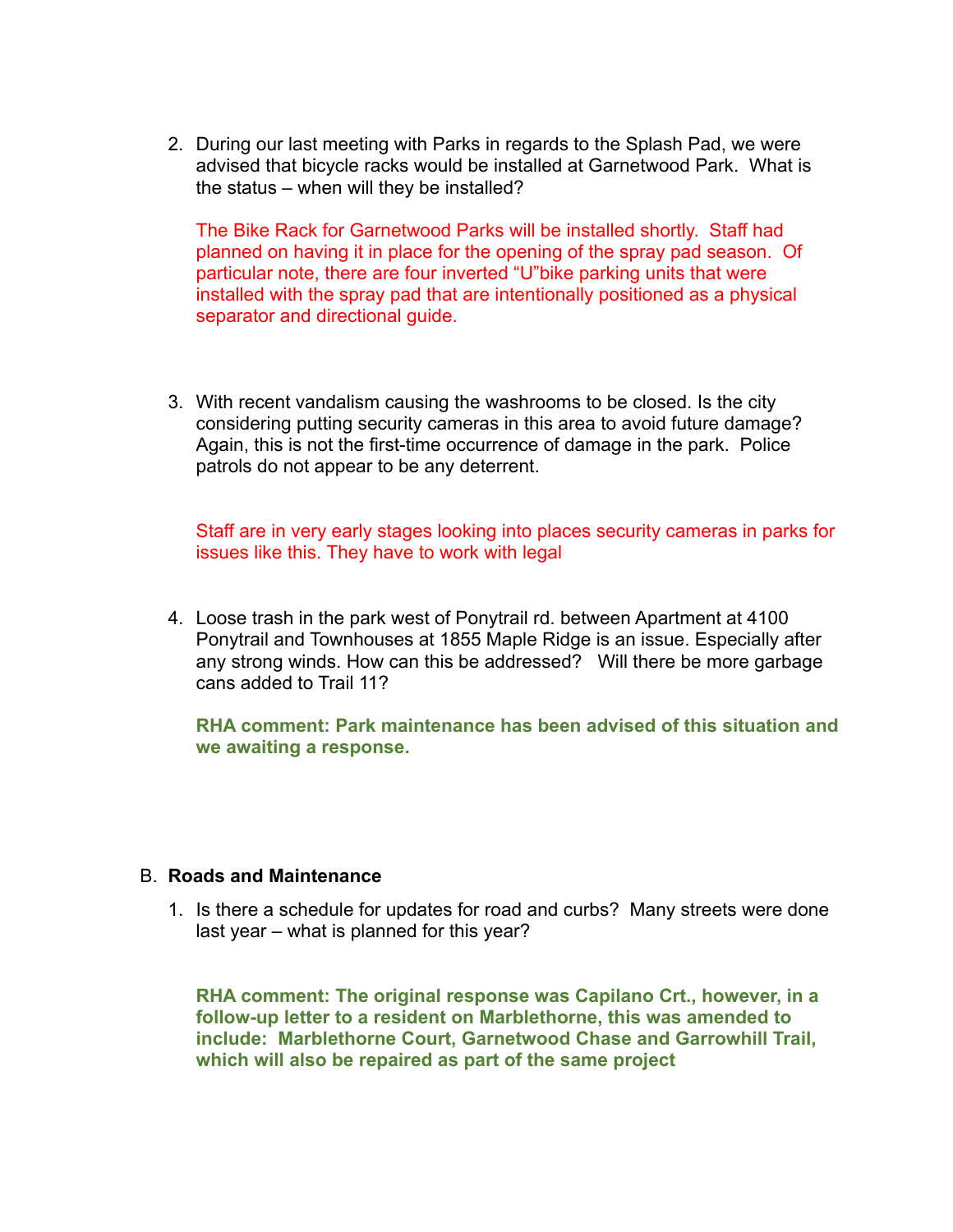2. The new paved pathway (Trail 11) that goes through the hydro lines and ends at Audubon. Are they going to finish the paving of the last couple of meters onto Audubon? They stopped paving just before the sidewalk and need to continue to the road, as all the other are finished this way.

**RHA Comment: This question was not answered and we will follow-up with the councillor to ensure that this work is completed**.

3. My question is in regards levelling of sidewalks on several streets in the neighborhood, specifically Pallisades, Beechnoll and Claypine Rise. The sidewalks were all marked with spray paint several years ago but have never been raised up to meet the rest of the concrete slabs. There are many walkers on these streets and I have seen many near falls because of tripping on the raised sidewalk sections. When will this work be completed?

All sidewalks in the City are inspected annually and any deficiencies are marked using an orange spray paint. Minor deficiencies are monitored from year to year and when they become moderate or severe, they are scheduled for repair through either the City's sidewalk jacking contract or replacement program.

In regards to the three streets in particular, Pallisades Lane and Beechknoll Avenue underwent sidewalk repairs between 2018 and 2020 to address the moderate to severe deficiencies. Claypine Rise is scheduled for sidewalk jacking this year. At the same time, staff will review Pallisades Lane and Beechknoll Avenue for any sidewalk issues that we can address while we are working on Claypine Rise. If there are any follow-up questions or if you would like me to reach out to any residents individually, to provide more information, please let me know

A. There are a lot of trees marked with an X along Beechknoll north of Bough Beaches, which are obviously going to be marked for removal. Why are they being removed?

The red dots on the trees indicate that they are to be pruned and not removed.